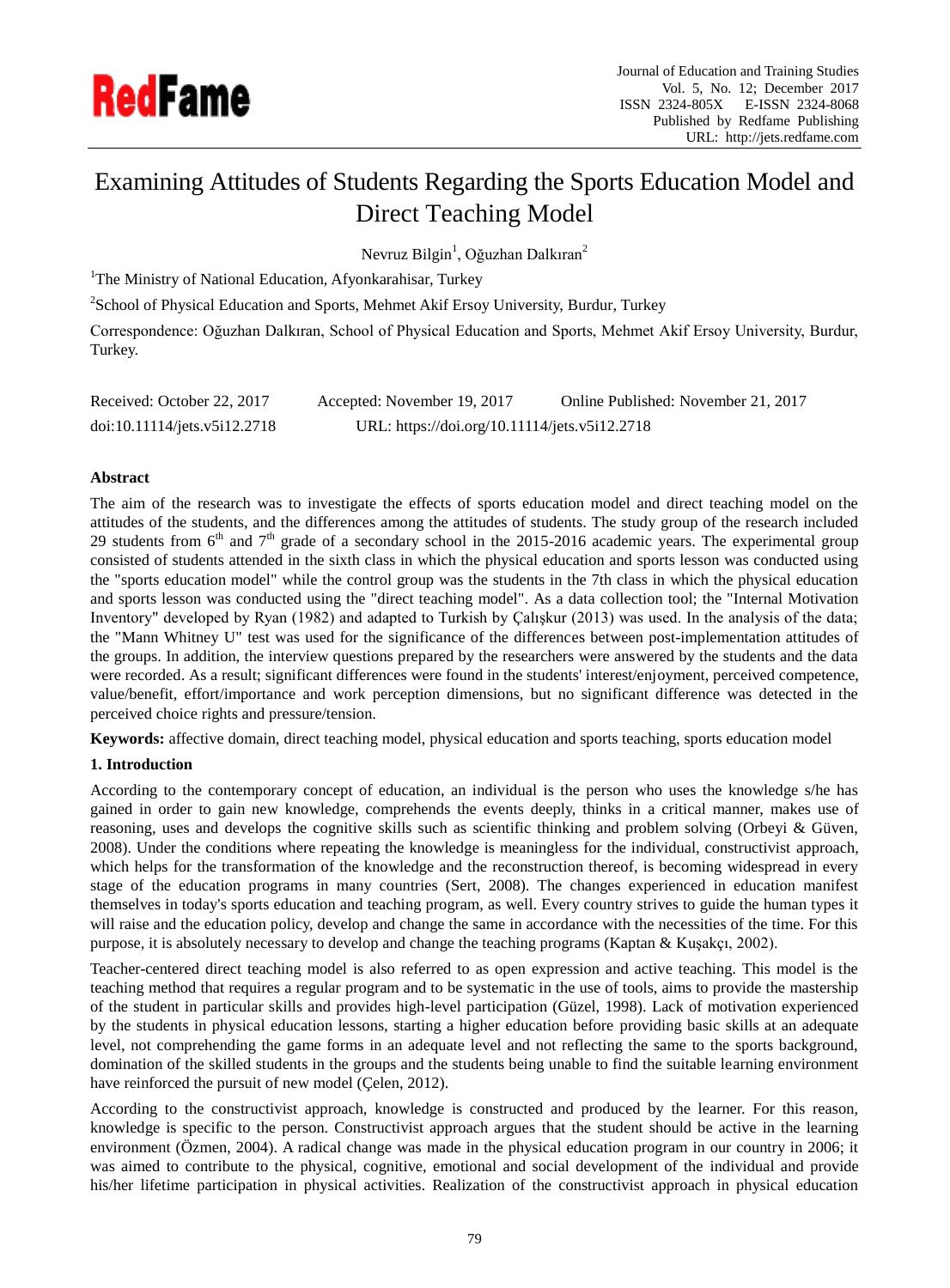lessons can be proportional to the active participation of the student in the process and the reflection of what s/he has learned to the real life in line with the student centeredness and active participation principles (Turkish Republic Ministry of Education [MEB], 2009). In accordance with these purposes, the aim of sports education model is to raise knowledgeable, skilled and willing sports people.

Few studies are encountered in literature with respect to "raising knowledgeable sports people", which is one of the aims of sports curriculum. While some of these studies indicate that sports education model provides the increase of knowledge (Ormond et al., 2002; Browne et al., 2004; Hastie & Curtner-Smith, 2006; Hastie & Sinelnikov, 2006; Mohr et al., 2006), some studies have emphasized that sports education model does not have any positive effect on the increase of knowledge (Pritchard et al., 2008). It can be said that looking at studies as a whole, the findings obtained are mostly positive. However, in some cases practice of sports education creates difficulty. For example; in the study by Hastie (1998), girl students stated that boy students establish dominance during the competitions and unfair situations occur while applying for some non-player roles. Moreover, in a study applying sports education model, it is determined that some of the students evade responsibility and do not collaborate with the other members of their team (Brunton, 2003).

As will be understood from the name of this model, thanks to the physical education and sports and extracurricular activities, students are enabled to learn sports by living and also learn personal and social responsibility concepts while learning sports-related skills and information. Thus, physical education and sports not only provide physical benefits but social benefits, as well. Accordingly, the aim of this research is to determine whether sports education model and direct teaching model used in physical education and sports lessons create a difference among the attitudes of the students.

#### **2. Method**

#### *2.1 Research Model*

In the study, experimental research model, in which cause and effect relations between the variables are examined and the results are taken quantitatively and transferred concretely, was used. The data in this study were limited to data obtained from 6th and 7th grade female and male students. The results of this study are important in point of determining how selected teaching models influence students' attitudes.

#### *2.2 Study Group*

Control group of the study is composed of a total of 11 secondary school 7th grade students as 4 girls and 7 boys while the experiment group is composed of a total of 18 secondary school 6th grade students as 7 girls and 11 boys, and the study group consists of 29 secondary school students in total.

#### *2.3 Data Collection Process*

While 6th-grade students studying in a public school constitute the experiment group, 7th-grade students constitute the control group. Physical education lessons were taught using sports education model for 12 weeks with the experiment group. In the first four-week process, basic information-skills about the outlines of the model and the badminton branch selected. In the second four-week process, the teams were formed and distribution of tasks was made and the groups made planning by themselves and the studies were started. In the last four-week process, however, preparation tournament and practices of celebration were included. With the control group, on the other hand, physical education lessons were taught using the direct teaching model for 12 weeks. At the end of the 12-week process, 'Intrinsic Motivation Inventory' was applied to the experiment and control group students. Experimental group students were provided with the tasks of coaching, refereeing, health representative, press representative, and composition committee membership. After the practice, experiment group students were asked the prepared interview questions about the model applied, the answers were recorded and evaluated by 3 domain experts.

## *2.4 Data Collection Tools*

In the study, in order to collect data "Intrinsic Motivation Inventory", which was developed by Ryan (1982), the validity and reliability of which was tested by Çalışkur (2013) and which was adapted to Turkish, was used. The inventory consists of 32 attitude sentences. These expressions were prepared according to the 7-Likert scale starting from "never true", "sometimes true" to "usually true" expressions. In the inventory, "being interested/enjoyment", perceived competence", "perceived option", "value/benefit", "effort/importance", "work perception", "pressure/tension" dimensions are included. Score calculation is as much as the score value presented in rating for the plain expressions in the inventory (for example, if 1 it is 1, if 7 it is 7) In the inventory, the expressions 3, 4, 13, 15, 18, 20, 23, 24, 26 are on the contrary. The scores corresponding to these expressions are transformed into a new score through subtraction from 8. As another data collection technique, interview method and qualitative data collection technique by way of recording the data were used.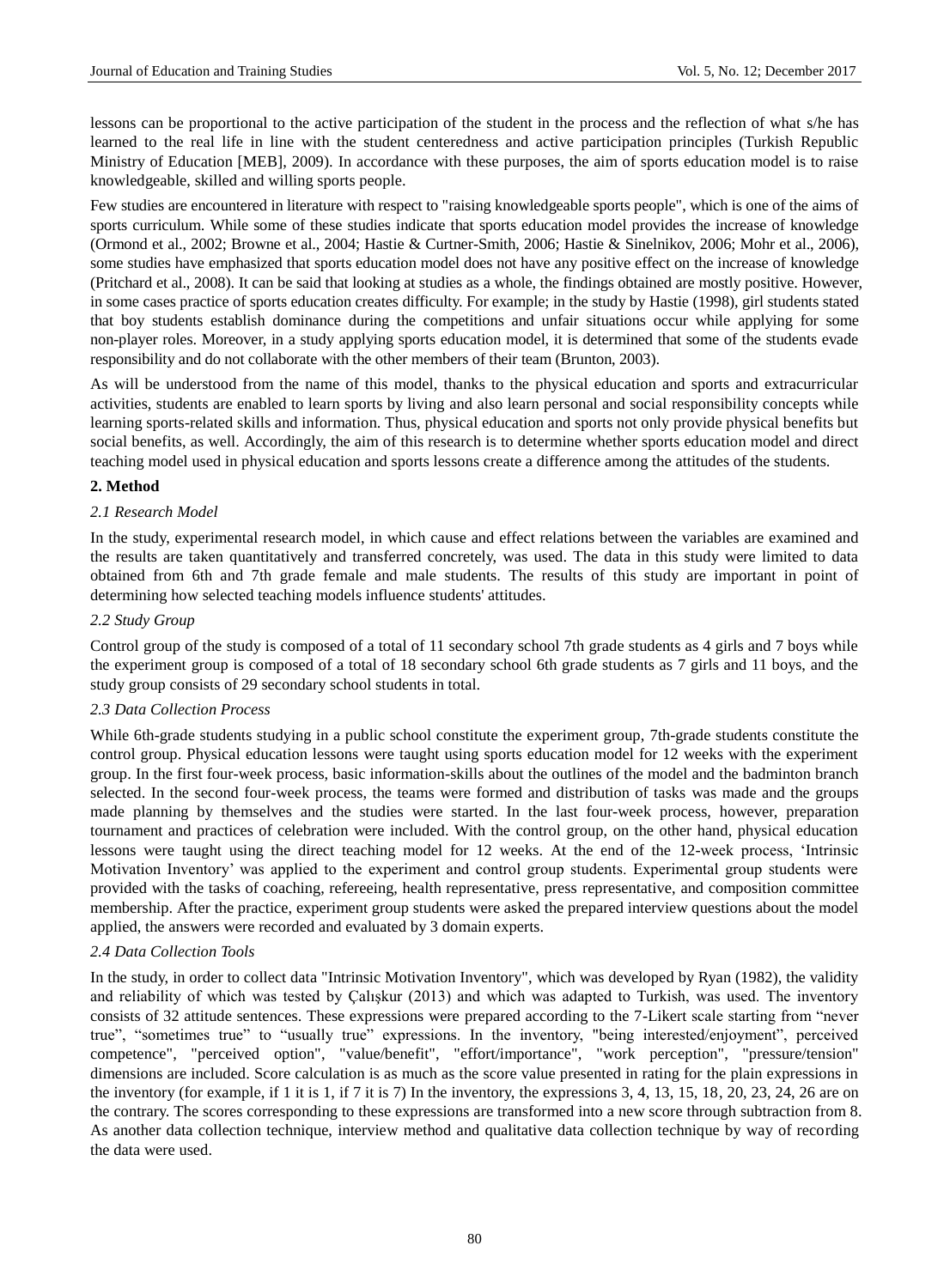# *2.5 Data Analysis*

Descriptive statistical analysis for data analysis and "Mann Whitney U" test due to the data not having a normal distribution for the significance of the difference between the attitudes of the groups after the practice were used. In the qualitative data analysis, common expressions detected by 3 branch teachers from the voice records were used. In the analyses made, the significance level was accepted as 0.05.

# **3. Findings**

When the transmissions of the students learning physical education and sports lessons with sports education model regarding the non-player tasks are evaluated, all students stated that they enjoyed the non-player tasks, each student mentioned the tasks s/he likes according to his/her interest while some students said that these tasks became the occupation that they would like to do in the future. Based on the answers given to the interview questions, it can be said that apart from being a player, the most important role attracting the interest of the students is coaching. Experimental group students stated that they learned how to respect and be thoughtful by empathizing through taking on different tasks and these tasks brought them in the skill of responsibility.

Table 1. Mann-Whitney U Test Results of the Being Interested/Enjoyment Dimension According to the Method Applied

| Being Interested<br>Enjoyment | N | Mean Rank | Rank Sum |       |         |
|-------------------------------|---|-----------|----------|-------|---------|
| <b>Experiment Group</b>       |   | 19.61     | 353.00   |       |         |
| Control Group                 |   | 7.45      | 82.00    | 16.00 | $.001*$ |

 $*p<0.05$ 

It is determined that there was a significant difference between the groups according to being interested/enjoyment dimension attitudes of the experiment group and control group students towards the physical education lessons ( $U=16.00$ ; p<.05). Considering the mean ranks, level of being interested/enjoyment of the experiment group (Mean rank=19.61) is higher than the control group (Mean rank=7.45). According to this result, it can be said that sports education model affects the level of being interested/enjoyment more positively than the direct teaching model.

Table 2. Mann-Whitney U Test Results of the Perceived Competence Dimension According to the Method Applied

| Competence              | N  | Mean Rank | Rank Sum |       |         |
|-------------------------|----|-----------|----------|-------|---------|
| <b>Experiment Group</b> | 18 | 19.33     | 348.00   |       |         |
| Control Group           |    | 7.91      | 87.00    | 21.00 | $.001*$ |

 $*p<0.05$ 

It is determined that there was a significant difference between the groups according to perceived competence attitudes of the experiment group and control group students towards the physical education lessons (U=21.00; p<.05). Considering the mean ranks, level of perceived competence of the experiment group (Mean rank=19.33) is higher than the control group (Mean rank=7.91). According to this result, it can be said that students' ability to see themselves competent and have self-confidence is affected more positively in the sports education model than the direct teaching model.

Table 3. Mann-Whitney U Test Results of the Perceived Option Dimension According to the Method Applied

| Perceived Option        | Mean Rank | Rank Sum |       |      |
|-------------------------|-----------|----------|-------|------|
| <b>Experiment Group</b> | 12.72     | 229.00   |       |      |
| Control Group           | 18.73     | 206.00   | 58.00 | .061 |

 $p > 0.05$ 

It is determined that there was not any significant difference between the groups according to perceived option attitudes of the experiment group and control group students towards the physical education lessons (U=58.0; p>.05). Considering that the articles in relation to the factor in the inventory are related to whether the activity chosen is performed voluntarily or not, it can be said that teacher attitude is a factor in not detecting any difference between the groups.

Table 4. Mann-Whitney U Test Results of the Value/Benefit Dimension According to the Method Applied

|                         |           | ີ        |       | . .     |
|-------------------------|-----------|----------|-------|---------|
| Value/Benefit           | Mean Rank | Rank Sum |       |         |
| <b>Experiment Group</b> | 19.36     | 348.50   |       |         |
| Control Group           | 7.86      | 86.50    | 20.50 | $.001*$ |
|                         |           |          |       |         |

 $*p<0.05$ 

It is determined that there was a significant difference between the groups according to the value/benefit dimension attitudes of the experiment group and control group students towards the physical education lessons (U=20.50; p<.05). Considering the mean ranks, value/benefit level of the experiment group (Mean rank=19.36) is higher than the control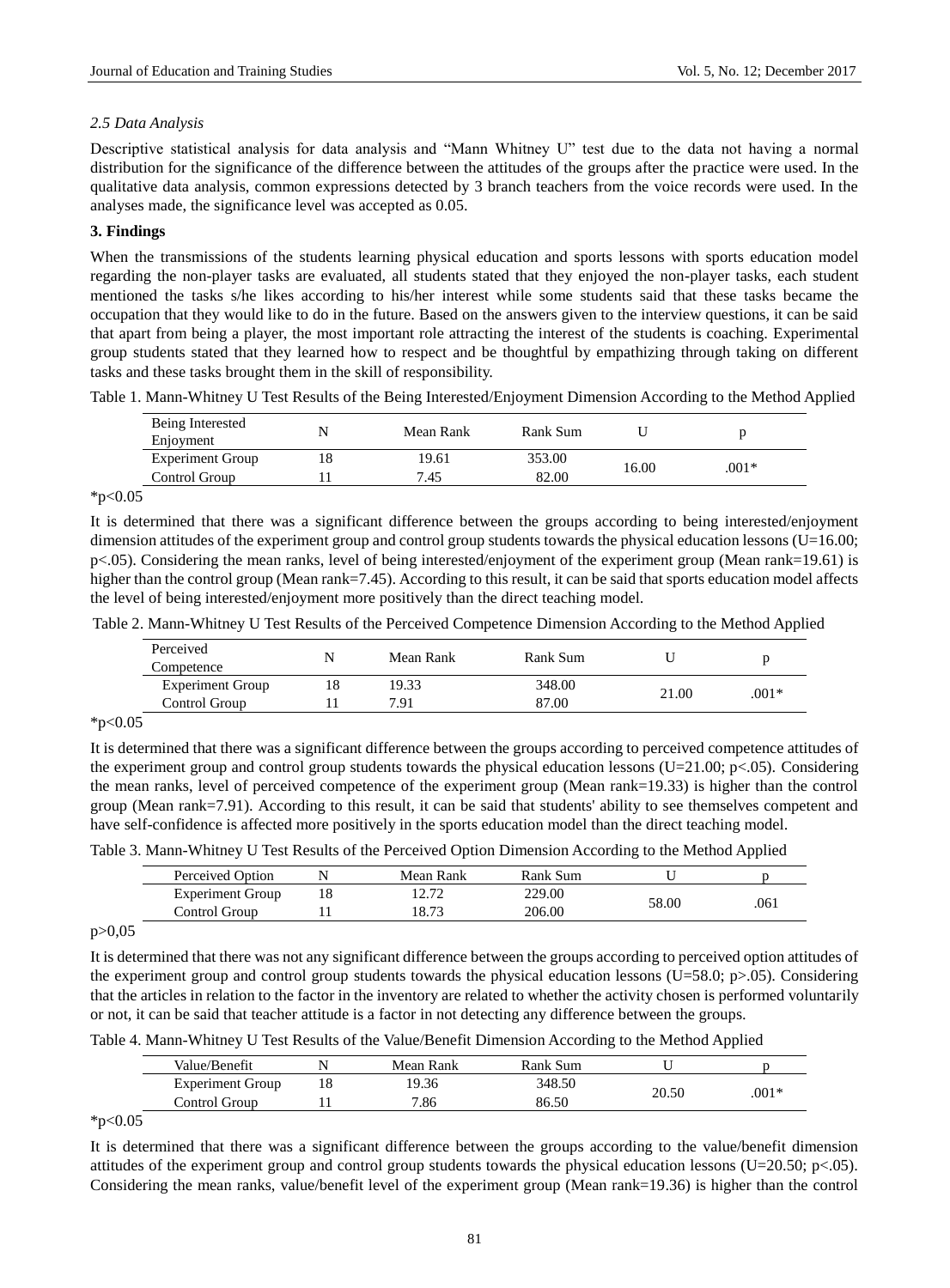group (Mean rank=7.86). According to this result, it can be said that sports education model affects the necessity of the subject and the availability thereof more positively than the direct teaching model.

|  | Table 5. Mann-Whitney U Test Results of the Effort/Importance Dimension According to the Method Applied |  |
|--|---------------------------------------------------------------------------------------------------------|--|
|  |                                                                                                         |  |

| Effort/Importance       | Mean Rank | Rank Sum |       |         |
|-------------------------|-----------|----------|-------|---------|
| <b>Experiment Group</b> | 19.33     | 348.00   | 21.00 | $.001*$ |
| Control Group           | 7.91      | 87.00    |       |         |
| * $p<0.05$              |           |          |       |         |

It is determined that there was a significant difference between the groups according to effort/importance dimension attitudes of the experiment group and control group students towards the physical education lessons (U=21.00; p<.05). Considering the mean ranks, level of effort/importance of the experiment group (Mean rank=19.33) is higher than the control group (Mean rank=7.91). According to this result, it can be said that sports education model affects the students' level of making effort and being good more positively than the direct teaching model.

Table 6. Mann-Whitney U Test Results of the Work Perception Dimension According to the Method Applied

| Work Perception         | Mean Rank | Rank Sum |       |         |
|-------------------------|-----------|----------|-------|---------|
| <b>Experiment Group</b> | 2.36      | 222.50   | 51.50 |         |
| Control Group           | 19.32     | 212.50   |       | $.031*$ |

 $*p<0.05$ 

It is determined that there was a significant difference between the groups according to the work perception dimension attitudes of the experiment group and control group students towards the physical education lessons (U=51.50; p<.05). Considering the mean ranks, work perception level of the experiment group (Mean rank=12.36) is lower than the control group (Mean rank=19.32). According to this result, considering that the articles included in the work perception dimension have common meanings such as boringness of the activity, not arousing interest and inability to perform the skill of movement, the fact that the control group has higher averages in this factor can be associated with the fact that it has more negative attitude than the experiment group.

Table 7. Mann-Whitney U Test Results of the Pressure/Tension Dimension According to the Method Applied

| Pressure/Tension        | N  | Mean Rank | Rank Sum |       |  |
|-------------------------|----|-----------|----------|-------|--|
| <b>Experiment Group</b> | 18 | 16.08     | 289.50   |       |  |
| Control Group           |    | 12.02     | .45.50   | 79.50 |  |

p>0,05

There was not any significant difference between the groups according to the pressure/tension dimension attitudes of the experiment group and control group students towards physical education lessons (U= 79.50; p>.05). Considering that the articles in relation to the factor in the inventory are related to the pressure the students feel in lessons, it can be said that teacher attitude has an effect.

## **4. Discussion and Conclusion**

All experiment group students stated that they are aware of the responsibilities of the different roles they have taken; besides they are informed of the tasks they have taken on and these roles will considerably affect their choice of profession in the future.

Çelen (2012) and Koyuncuoğlu (2015) in similar studies determined that the opinions about the model applied are positive and mostly positive answers are given to the expressions such as working in harmony as a team, making common decisions, cooperation, responsibility, establishing good relations of friendship, confidence, respect and tolerance development, motivation, making effort, being patient, appreciating, creating a group identity and acquiring rich sports experiences. As a result of the study made by Perlman (2012), it is determined that the participation in the lessons made using sports education model increased the opportunity of providing the students having low motivation with higher physical activity levels.

According to the research result, it is found that the sports education model affected the level of being interested/enjoyment more positively than the direct teaching model. As a similar result, Wallhead and Ntoumanis (2004), in their study on high school students, found that there was an increase in the students' level of enjoyment the lesson made with sports education model while there was not a significant increase in the students' level of enjoyment the lesson made with direct teaching model. In addition, MacPhail et al. (2004) applied sports education model in the 5th-grade students and detected that the model was more attractive to students than traditional approaches, as a result of the union of the departments with team loyalty such as official competitions and festivals.

According to the research results, it is determined that in the sports education model the ability of the students to see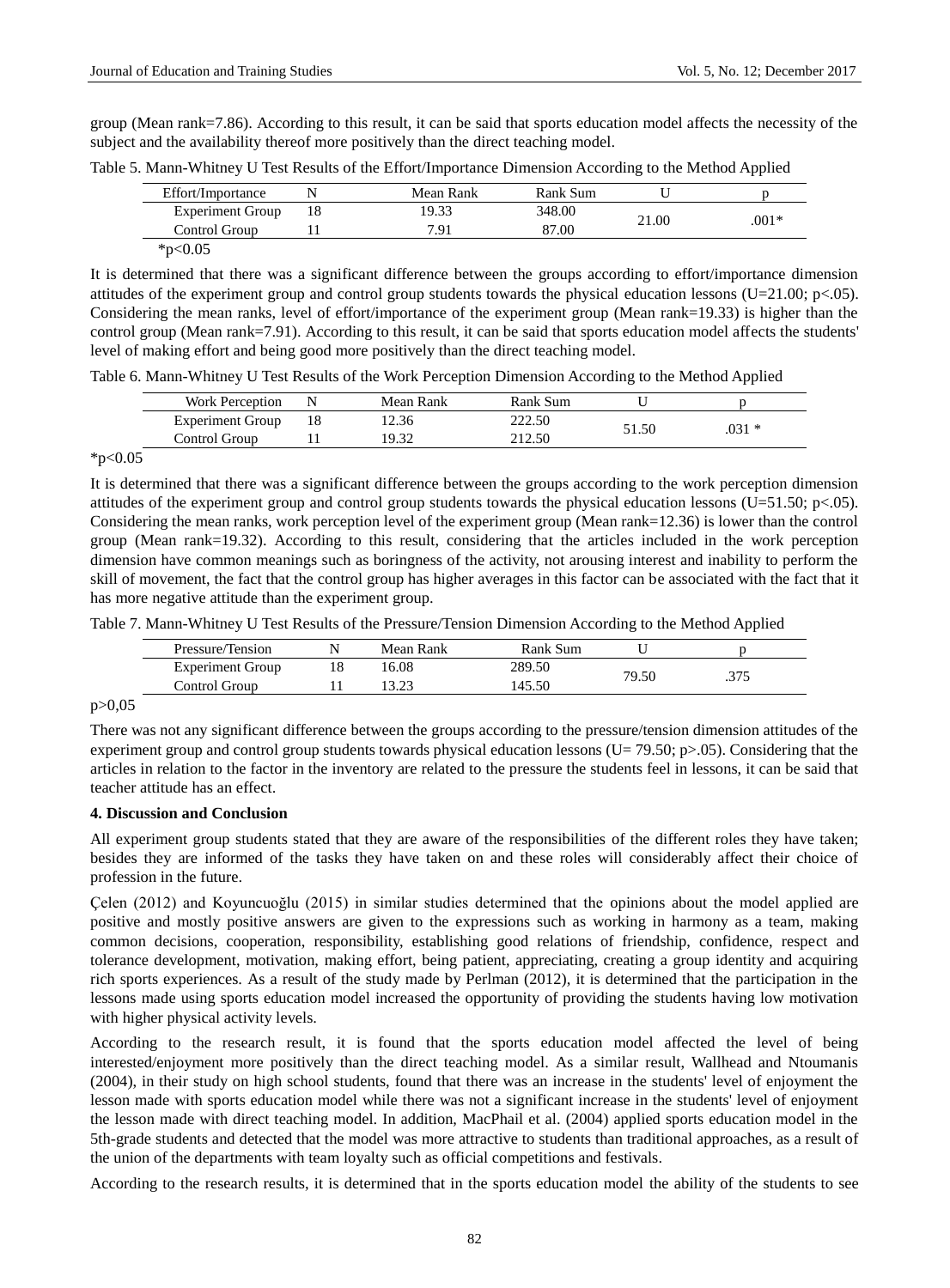themselves competent and feel more confident was affected more positively and that the necessity of the subject and the availability according to the value/benefit dimension attitudes were positively affected and that the level of making effort and being good according to the effort/importance dimension attitudes were positively affected. Considering that the articles included in the work perception dimension have common meanings such as boringness of the activity, not arousing interest and inability to perform the skill of movement, the fact that the control group has higher averages in this factor is associated with the fact that it has a more negative attitude than the experiment group. In a similar study, Koyuncuoğlu (2015) obtained statistically significant differences in favor of the sports education model in all the skills between the gain levels of forward roll, backward roll, headstand roll, hoop and cartwheel skills constituting the psychomotor skills of the students having gymnastics lessons with sports education model and direct teaching model. Although both models are effective in learning skills, it is stated that the sports education model is more effective than the direct teaching model in students' learning and development of gymnastic skills.

With regards to the effect of the sport education model on the affective domain; MacPhail et al. (2004), Schneider and Marriott (2010), Sinelnikov & Hastie (2010) found in the studies with students from different age groups that attitude to and interest in the lesson developed more positively compared to the direct teaching model.

In the research, the fact that there was not any significant difference between the groups in terms of the perceived choice dimension and the pressure/tension dimension can be derived from the attitude towards the teacher entering the lesson.

As a result, sports education model considerably increased the students' interest in, participation in and attitudes towards the lesson. The different roles undertaken in the model provided positive developments of students in different dimensions, and therefore they stated that they would like to have next physical education lessons with this model. By making a good planning about each topic in the physical education lessons, it is possible to have fun in the lessons and actively participate in the lessons by acquiring individual responsibilities using sports education model.

#### **Acknowledgments**

This study was prepared by utilizing the master thesis made in Mehmet Akif Ersoy University Institute of Education Sciences and was supported by the Coordinator of Scientific Research Projects of Mehmet Akif Ersoy University.

## **References**

- Brunton, J. A. (2003). Changing hierarchies of power in physical education using sport education. *European Physical Education Review*, *9*(3), 267-284.<https://doi.org/10.1177/1356336X030093005>
- Çelen, A. (2012). *The effect of volleyball lessons on the cognitive, emotional and psychomotor access levels of the students with the sport education model* (Unpublished doctoral dissertation). Gazi University Educational Sciences Institute, Ankara.
- Güzel, R. (1998). *The effectiveness of the individualized reading comprehension material presented in the direct teaching method in the achievement of storytelling comprehension skills of the students in the lower special classes* (Unpublished doctoral dissertation). Gazi University Social Sciences Institute, Ankara.
- Hastie, P. A. (1998). Skill and tactical development during a sport education season. *Research Quarterly for Exercise and Sport*, *69*(4), 368-379.<https://doi.org/10.1080/02701367.1998.10607711>
- Hastie, P. A., & Curtner-Smith, M. D. (2006). Influence of a hybrid sport education-games for understanding model on one teacher and his students. *Physical Education and Sport Pedagogy, 11*(01), 1-27. <https://doi.org/10.1080/17408980500466813>
- Hastie, P. A., & Sinelnikov, O. A. (2006). Russian students' participation in and perceptions of a season of sport education. *European Physical Education Review*, *12*(2), 131-150[. https://doi.org/10.1177/1356336X06065166](https://doi.org/10.1177/1356336X06065166)
- Kaptan, F., & Kuşakçı, F. (2002, September). *Effect on student creativity of brainstorm technique in science teaching.* Paper presented at the 5th National Science and Mathematics Education Congress, Middle East Technical University, Ankara, Turkey. Abstract retrieved from http://old.fedu.metu.edu.tr/ufbmek-5/b\_kitabi/PDF/Fen/Poster/t50d.pdf
- Koyuncuoğlu, K. (2015). *The effects of gymnastıcs courses wıth sport educatıon models on cognıtıve, dıscrete and psychomotor access levels* (Unpublished doctoral dissertation). Gazi University Educational Sciences Institute, Ankara.
- MacPhail, A., Kirk, D., & Kinchin, G. (2004). Sport education: promoting team affiliation through physical education. *Journal of Teaching in Physical Education*, *23*, 106-122.<https://doi.org/10.1123/jtpe.23.2.106>
- MEB (2009). General Directorate of Secondary Education, Secondary School Physical Education Course Curriculum: